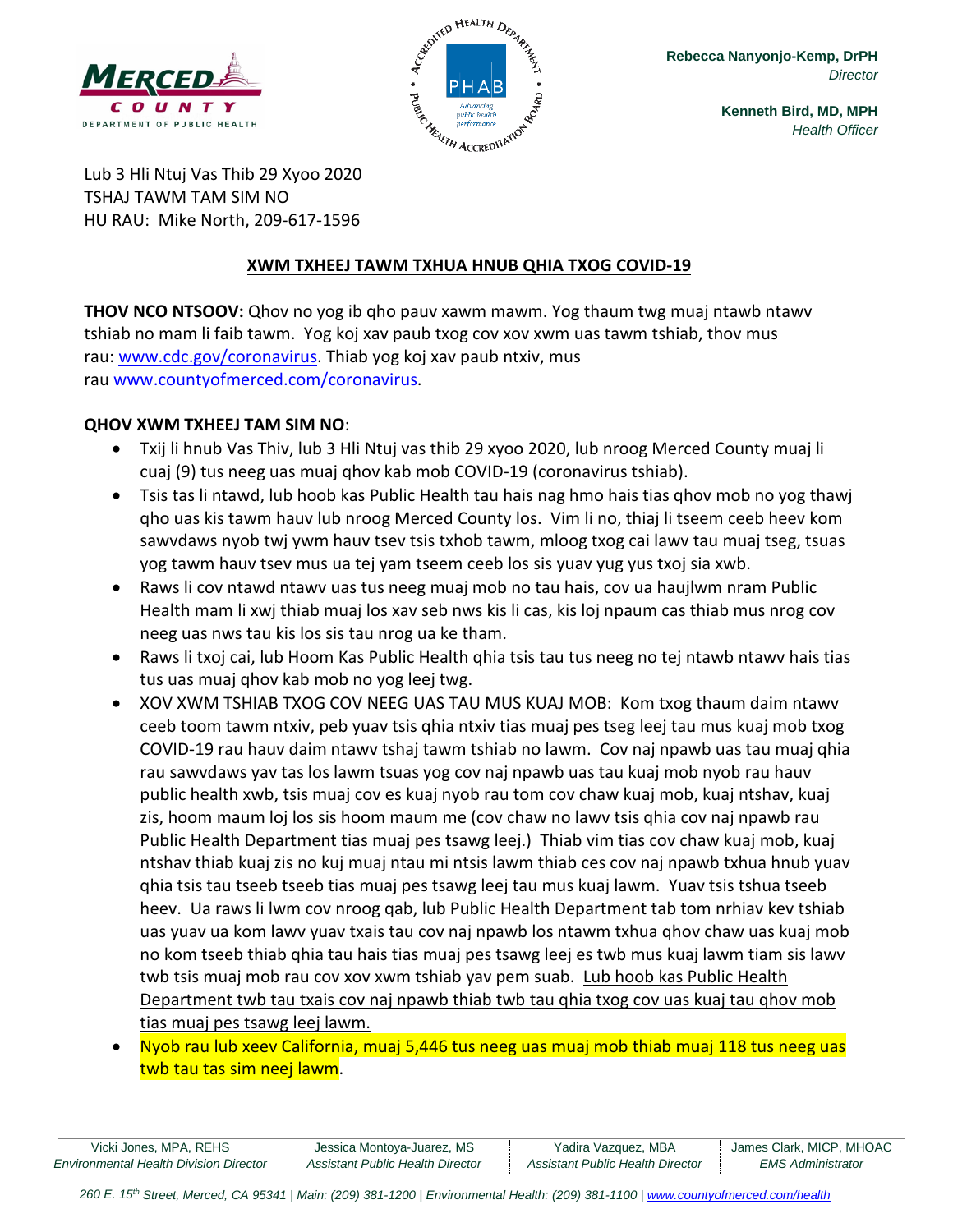### **TEJ YAM HAUJ LWM UA NYUAM QHUAV UA TSIS NTEV NO:**

- Merced County Public Health niaj hnub koom tes nrog cov nom tswv kav teb chaw, kav lub xeev, kav lub nroog thiab kav lub zos tham txog txoj kev tiv thiav rau yav pem suab. Lawv kuj koom tes nrog California Department of Public Health thiab Centers for Disease Control and Prevention saib xyuas txog COVID-19.
- Los mus sib koom tes nrog rau lub Hoob Kas Merced County Office of Emergency Services thiab niaj hnub tham txog xwm txheej ntawm cov Hoob Kas nom tswv hauv lub nroog, tsev kawm ntawv thiaj cov neeg uas ua hauj lwm pab saib xyuas tib neeg txoj kev noj qab nyob zoo hauv peb lub nroog.
- Lub Hoob Kas Merced County Office of Emergency Services thiab Merced County Department of Public Health los sib koom tes rau hnub tim 13 lub 3 Hli Ntuj los hais tias muaj xwm txheej ceev. Nyob rau hnub 16 lub 3 Hli Ntuj, lawv thiaj li hu ib lub rooj sab laj es cov Board of Supervisors thiaj pom zoo daim ntawv ntawd. Nyob rau lub 3 Hli Ntuj Vas Thib 19, tus Tswv Kav Xeev California Gavin Newson tau hais tawm rau nws daim ntawv N-33-20, thov kom sawvdaws nyob twj ywm hauv tsev. Nyob rau hnub vas thib 20 lub 3 Hli Ntuj, Merced County's Health Officer kuj tau pom zoo thiab xav daim ntawv tawm kom cov pej xeem nyob rau lub nroog nyob twj ywm hauv tsev tsuas yog tawm mus uas hauj lwm los sis muaj yuav khoom tseem ceeb xwb.
- Merced County Board of Supervisors lub rooj sab laj nyob rau hnub tim 31 lub 3 Hli Ntuj, lub Board Chambers yuav tsis qheb qhov rooj rau cov pej xeem vim tias tsis xav kom qhov COVID-19 no kis loj ntxiv. Thov mus saib hauv County qhov website nyob rau<http://www.countyofmerced.com/boardagenda> yog xav paub ntxiv.
- Cov tsheb npav tseem ua hauj lwm thiab khiav tiam sis tsis txhob caij tsheb npav tsuas yog tias muaj kev tseem ceeb yuav mus yuav khoom noj los sis muaj qhov chaw tseem ceeb xwb thawm lub sij hawm muaj qhov COVID-19 no. Tsis tas li ntawm, peb tseem nrhiav kev los tiv thaiv thiab pab cov caij thiab tsav npav ntawd. (Mus saib video nyob rau hauv: [http://www.facebook.com/MercedCounty\)](http://www.facebook.com/MercedCounty)
- Lus qhia tawm txog cov chaw pub dawb thiab thov kev sib pab twb muaj ntxiv rau hauv<http://www.facebook.com/MercedCounty> thiab [http://www.countyofmerced.com/coronavirus.](http://www.countyofmerced.com/coronavirus)
- Lub Hoob Kas Merced County Public Health Department Operations Center twb qheb thaum lub Ib Hli Ntuj Vas Thib 27 Xyoo 2020 (63 hnub) los mus npaj tos txog rau COVID-19 uas nyob ib ncig ntawm peb lub zos thaib lub nroog. Lub Merced County Emergency Operations Center qheb lawv lub qhov rooj thiab tso qhov no rau theem 1 ntawm qhov lawv yuav los pab neeg.

## **KEV TSHAJ TAWM TSHIAB RAU QHO KEV KUAJ TXOG COVID-19:**

- Nyob rau hauv txoj kev kho mob rau pej xeem, txhua tus tib neeg uas muaj mob raws li CDC txoj cai raug mob nhyav hauv lub nroog Merced County twb coj mus kuaj lawm. Txoj kev kuaj mob nyob thoob plaws rau lub xeev California tsis tshua muaj ntau raws li cov neeg ua hauj lwm rau lub xeev tau hais ntau zaus, vim li ntawm thiaj li mus kuaj qeeb qeeb.
- Public Health niaj hnub nrhiav kev los mus kuaj mob lub pab rau cov nais maum thoob lub nroog kom lawv thiaj yuav kuaj tau ntau ntxiv. Lawv yuav qhia rau peb paub yog tias kuaj tau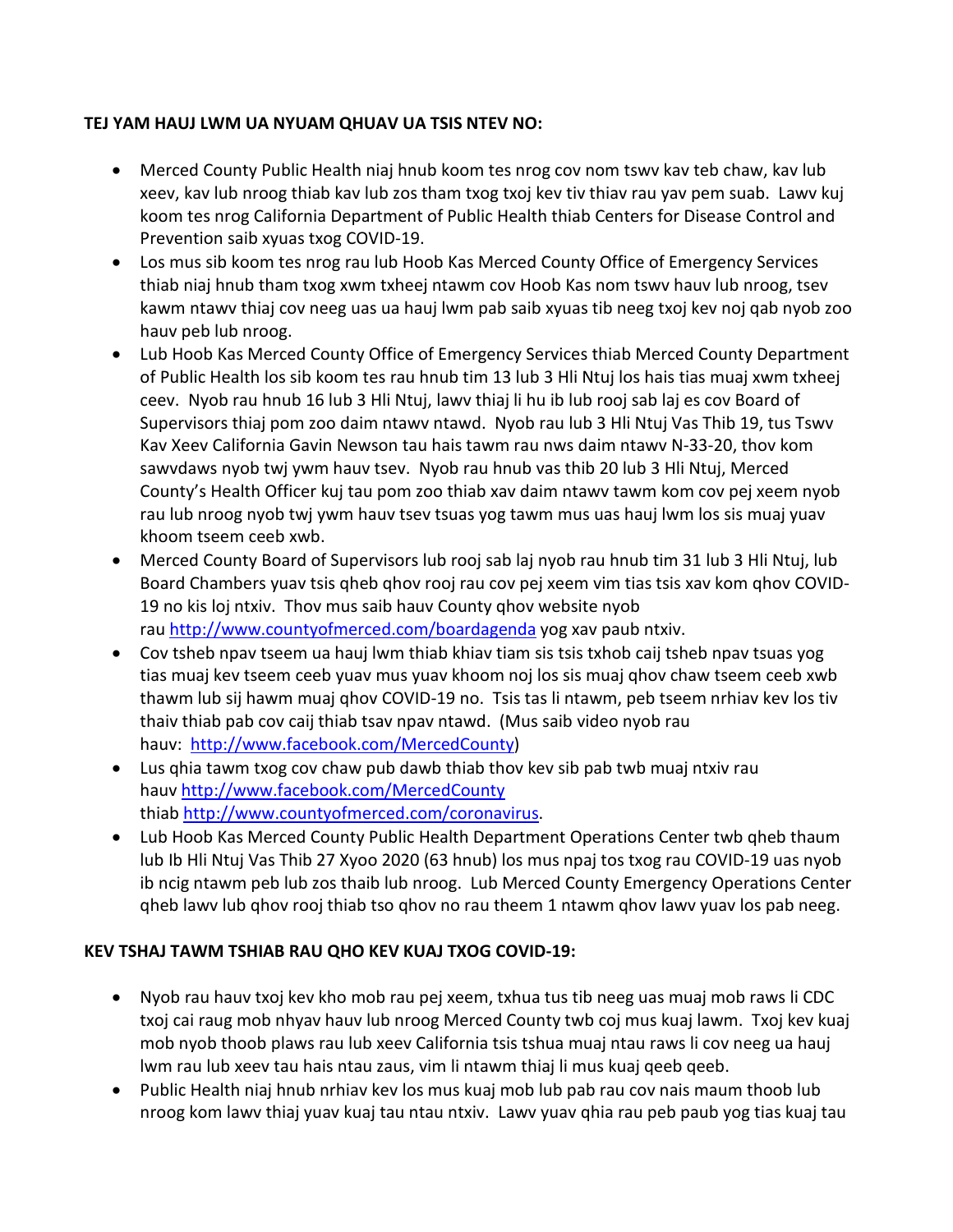cov neeg muaj mob (txawm yog lo ntawm public health los sis cov chaw kuaj mob, ntshav thiab zis).

• Lub av thiv no, cov ua hauj lwm rau Public Health qheb lawv lub "mobile specimen collection site" rau COVID-19 rau cov neeg uas lawv tus kws tshuaj xa mus kuaj. Lawv tseem tham seb yuav ua zoo li cas ntxiv tiam sis li cas los yuav tau npaj ua mus. Lawv yuav qheb ib qhov chaw no nyob rau sab hnub tuaj, ib qhov nyob rau sab hnub poob rau hauv lub nroog es nws thiaj yuav kuaj tau kab mob sai. LUS CEEB THOOM: Yog leej twg yuav mus siv cov chaw no, yuav tsum teem sij hawm ua ntej thiab yuav tsum yog xa los ntawm Public Health ua ntej thaum koj yuav mus ntawd. Tus twg los xij, yog lawv tsis tau pom zoo thiab xa koj mus, lawv yuav tsis kuaj koj.

## **COVID-19 COV TSOS MOB THIAB COV KEV CEEV FAJ:**

- Coronavirus cov tsos mob muaj li: mob sib mus txog rau mob ntsws hnyav, ua npaws, hnoos thiab ua pa nyuaj. Yog tsos mob muaj tshwm tawm, tus neeg mob yuav tsum nyob twj ywm hauv tsev thiab cais nws tus kheej ntawm lwm tus.
- Yog muaj leej twg tau mus cuag nrog ib tug neeg uas tej zaum muaj qhov kab mob COVID-19 thiab cov tsos mob no yuav tsum hu nws to nais maum thiab lub hoob kas saib xyuas txoj kev noj qab nyob zoo sai li sai tau.
- Yuav tsum hu koj tus nais maum ua ntej tso mam mus tom koj tus kws tshuaj lub hoob kas. Tsis txhob hu 911 yog koj xav tias koj muaj COVID-19 tsuas yog koj muaj kev muaj mob hnyav heev thiab yuav tsum tau kev pab.
- Lub sij hawm no yog ib lub sij hawm uas sawvdaws kuj raug muaj npaws thiab vim yog caij ntuj no. Nws muaj ntau yam kev uas koj yuav tiv thaiv tau koj tus keej thiab cov uas nyob ib ncig ntawm koj:
	- o Ntxuav koj ob txhais tes xaum maum nrog suj npus thiab dej li 20 ses nkoos.
	- o Tsis txhob kov koj qhov muag, qhov ntswg thiab qhov ncauj yog tias koj tsis tau ntxuav tes.
	- o Tsis txhob nyob ze ze ntawm ib tug neeg uas muaj mob.
	- o Tsis txhob mus ua hauj lwm, mus kawm ntawv los sis mus ze ze ntawm lwm tus neeg yog tias koj muaj tsos mob ib yam li ua npaws los sis hnoos.
	- o Yog tias koj txham los sis hnoos, muab ib daig ntawv tshuab ntswg los npog koj qhov ncauj es hnoos los sis txham rau daim ntawv tas ces muab daim ntawv coj mus pov tseg.

# **MUAJ NTAU YAM QHUAB QHIA UAS YUAV PAB TAU KOJ:**

- Yog koj xav tau xov xwm tshiab txog COVID-19 mus sau koj qhov email rau: [www.countyofmerced.com/coronavirus](http://www.countyofmerced.com/coronavirus)
- Merced County Public Health webpage uas muaj ntaub ntawv txog COVID-19: o [www.countyofmerced.com/coronavirus](http://www.countyofmerced.com/coronavirus)
- Yog xav paub txog hu rau Merced County Public Heath:
	- o 209-381-1180 (Lus Askiv, lus Mev thiab lus Hmoob. Muaj tus tib neeg yuav nrog koj tham thaum 8 moos sawv ntxov mus txog 5 moos tsaus ntuj.)
- Yog muaj lus nug tshwj xeeb txog COVID-19 **email** mus rau Merced County Public Health:
	- o [COVID-19@countyofmerced.com.](mailto:COVID-19@countyofmerced.com)
- Yog xav paub txog kev pab hauv tsev los sis rau yus tsev neeg: